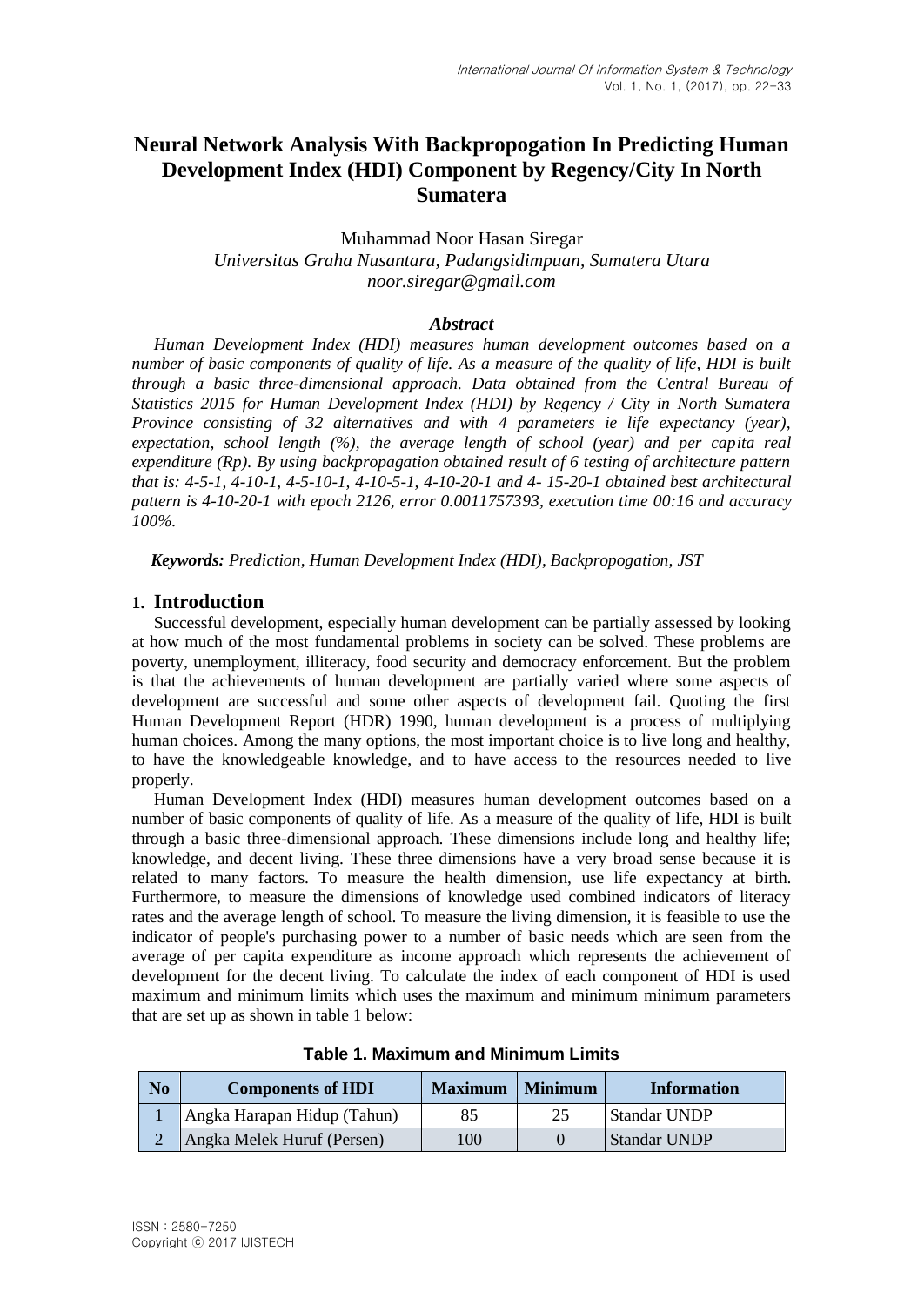| N <sub>0</sub> | <b>Components of HDI</b>       | <b>Maximum</b> | <b>Minimum</b>    | <b>Information</b>                         |
|----------------|--------------------------------|----------------|-------------------|--------------------------------------------|
|                | Rata-rata Lama Sekolah (Tahun) | 15             |                   |                                            |
|                | Daya Beli (Rupiah PPP)         | 732.720        | 300.000<br>(1996) | Pengeluaran per Kapita<br>Riil Disesuaikan |

Source: Central Bureau of Statistics

This study takes data from the Central Bureau of Statistics 2015 for Human Development Index (HDI) by Regency / City in North Sumatera Province consisting of 32 alternatives and with 4 assessment parameters namely life expectancy (year), expectation, school length (%), average school length (year) and real per capita expenditure (Rp). Increasing HDI is an achievement for the government of a region. Given that HDI is one of the indicators for the allocation of DAU (General Allocation Fund) to an area that has a very positive impact on the allocation of DAU, the higher the HDI than the greater the acquisition of DAU for an area that leads to improving the welfare of Indonesian society. imitations using Backpropagation method that predicts Human Development Index (HDI) based on regencies/cities in North Sumatera. This method is chosen because it is able to form and predict the HDI based on input from the given data. The method is done in two ways, namely training and testing. Data is divided into two parts, first data for the training process and second for testing. The training process aims to identify or search for the best architectural patterns, while the testing process is performed to produce the best accuracy based on the best pattern being treated. After achieving the training objectives based on the best pattern, then tested with new data to see the target accuracy using Matlab 6.1 software.

## **2. Rudimentary**

#### **2.1. Artificial Intelegence**

AI is a field of study based on the premise that intelligent thought can be regarded as aform of computation - one that can be formalized and ultimately mechanized. To achievethis, however, two major issues need to be addressed. The first issue is knowledge representation, and the second is knowledge manipulation [1]. The main aim of Artificial Intelligence (AI) is to study how to build artificial systems that perform tasks normallyperformed by human beings. This concept was introduced in 1956 in the Darth mounth conference. From that moment on a lot of effort has been made and many goals have been achieved but unfortunately many failures as well. Today, the AI is a very important discipline and it includes a number of well-recognized and mature areas including Expert Systems [2-4], Fuzzy Logic [5-8], Genetic Algorithms [9- 11], Language Processing, Logic Programming, Planning and Scheduling, Neural Networks and Robotics [12]. The general problem of simulating intelligence has been simplified tospecific sub-problems which have certain characteristics or capabilities that an intelligent system should exhibit. The following characteristics have received the most attention:

- 1. Deduction, reasoning, problem solving (embodied agents, neural networks, statistical approaches to AI);
- 2. Knowledge representation (ontologies);
- 3. Planning (multi-agent planning and cooperation);
- 4. Learning (machine learning);
- 5. Natural Language Processing (information retrieval text mining, machine translation);
- 6. Motion and Manipulation (navigation, localization, mapping, motion planning);
- 7. Perception (speech recognition, facial, recognition, object recognition);
- 8. Social Intelligence (empathy simulation);
- 9. Creativity (artificial intuition, artificial imagination); and
- 10.General Intelligence (Strong AI).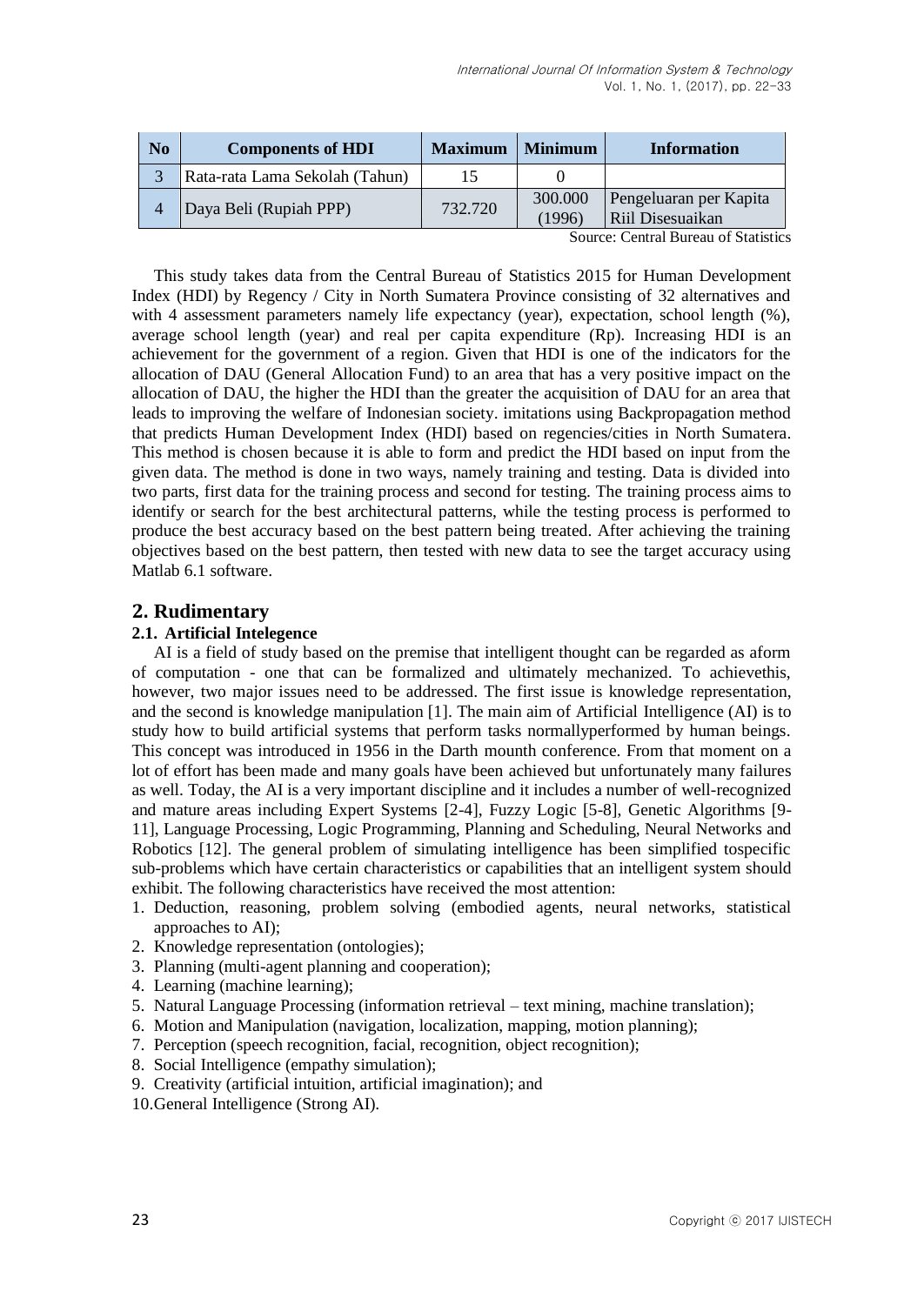#### **2.2. Artificial Neural Networks (NN)**

Artificial Neural Network (ANN) is a computational model, which is based on Biological Neural Network. Artificial Neural Network is often called as Neural Network(NN) (See Figure 1). From Figure 1, to build artificial neural network, artificial neurons,also called as nodes, are interconnected [13,14]. The architecture of NN is very important forperforming a particular computation. Some neurons arearranged to take inputs fromoutside environment. These neurons are not connected with each other, so the arrangement of these neurons is in a layer, called as Input layer. All the neurons of input layer are producing some output, which is the input to next layer. The architecture of NN can be of single layer or multilayer. In a single layer Neural Network, only one input layer and one output layer is there, while in multilayer neural network, there can be one or more hidden layer.

An artificial neuron is an abstraction of biological neurons and the basic unitin an ANN [15,16]. The Artificial Neuron receives one or more inputs and sums them to produce an output. Usually the sums of each node are weighted, and the sum is passed through a function known as an activation or transfer function. The objective here is todevelop a data classification algorithm that will be used as a general-purpose classifier.To classify any database first, it is required to train the model. The proposed training algorithm used here is aHybrid BP-GA [17,18]. After successful training, user can give unlabeled data to be classified.



**Figure 1. ANN Model**

#### **2.3. Architecture of Backpropogation**

The back-propagation learning algorithm (BPLA) has become famous learning algorithms among ANNs. In the learning process, to reduce the in accuracy of ANNs, BPLAs use the gradient decent search method to adjust the connection weights. The structure of a backpropagation ANN is shown in Figure 2. The output of each neuron is the aggregation of the numbers of neurons of theprevious level multiplied by its corresponding weights. The input values are converted into output signals with the calculations of activation functions. Backpropagation ANNs have been widely and successfully applied in diverse applications, such as pattern recognition, location selectionand performance evaluations [19].



**24** Copyright © 2017 IJISTECH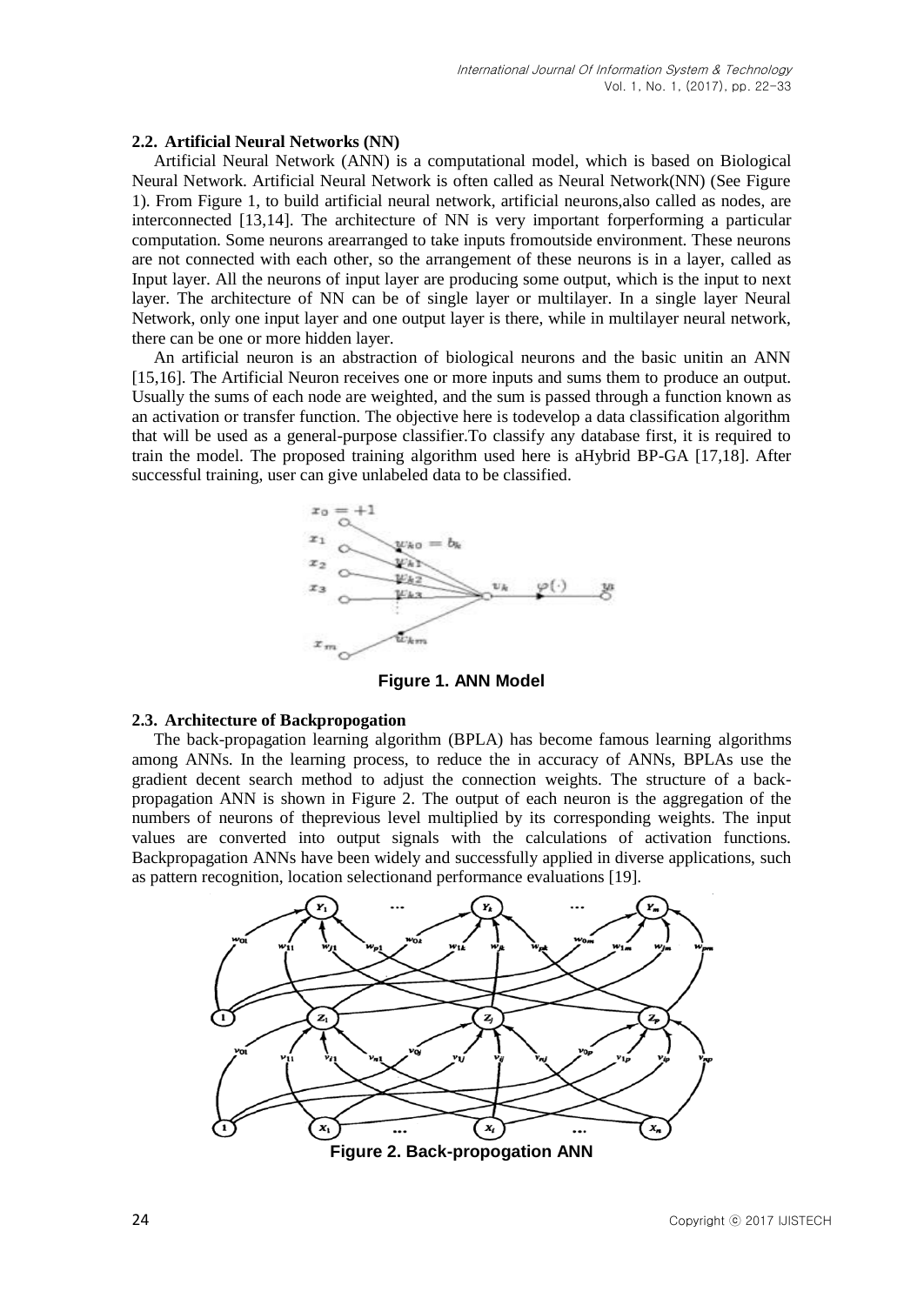Each of these layers must be either of the following:

- 1. Input Layer This layer holds the input for thenetwork
- 2. Output Layer This layer holds the output data, usually an identifier for the input.
- 3. Hidden Layer This layer comes between the inputlayer and the output layer. They serve as apropagation point for sending data from the previous layer to the next layer [20].

#### **2.4. Backpropagation Neural Network**

Phases in Backpropagation Techniquealgorithm can bedivided into two phases: propagation and weight update.

Phase 1: Propagation

Each propagation involves the following steps:

- 1. Forward propagation of a training pattern's input is given through the neural network in order to generate the propagation's output activations.
- 2. Back propagation of the output activations propagation through the neural network using the training pattern's targetin order to generate the deltas of all output and hidden neurons.

Phase 2: Weight Update

For each weight-synapse:

- 1. Multiply its input activation and output delta to get thegradient of the weight.
- 2. Bring the weight in the direction of the gradient byadding a ratio of it from the weight.

This ratio impacts on the speed and quality of learning; itis called the learning rate. The sign of the gradient of aweight designates where the error is increasing; this is why the weight must be updated in the opposite direction. The phases 1 and 2 are repeated until the performance of the network is satisfactory [21,22].

## **3. Research and Methodology**

#### **3.1. Research Framework**

A framework of research work used in solving this research problem.



**Figure 3. Research Framework**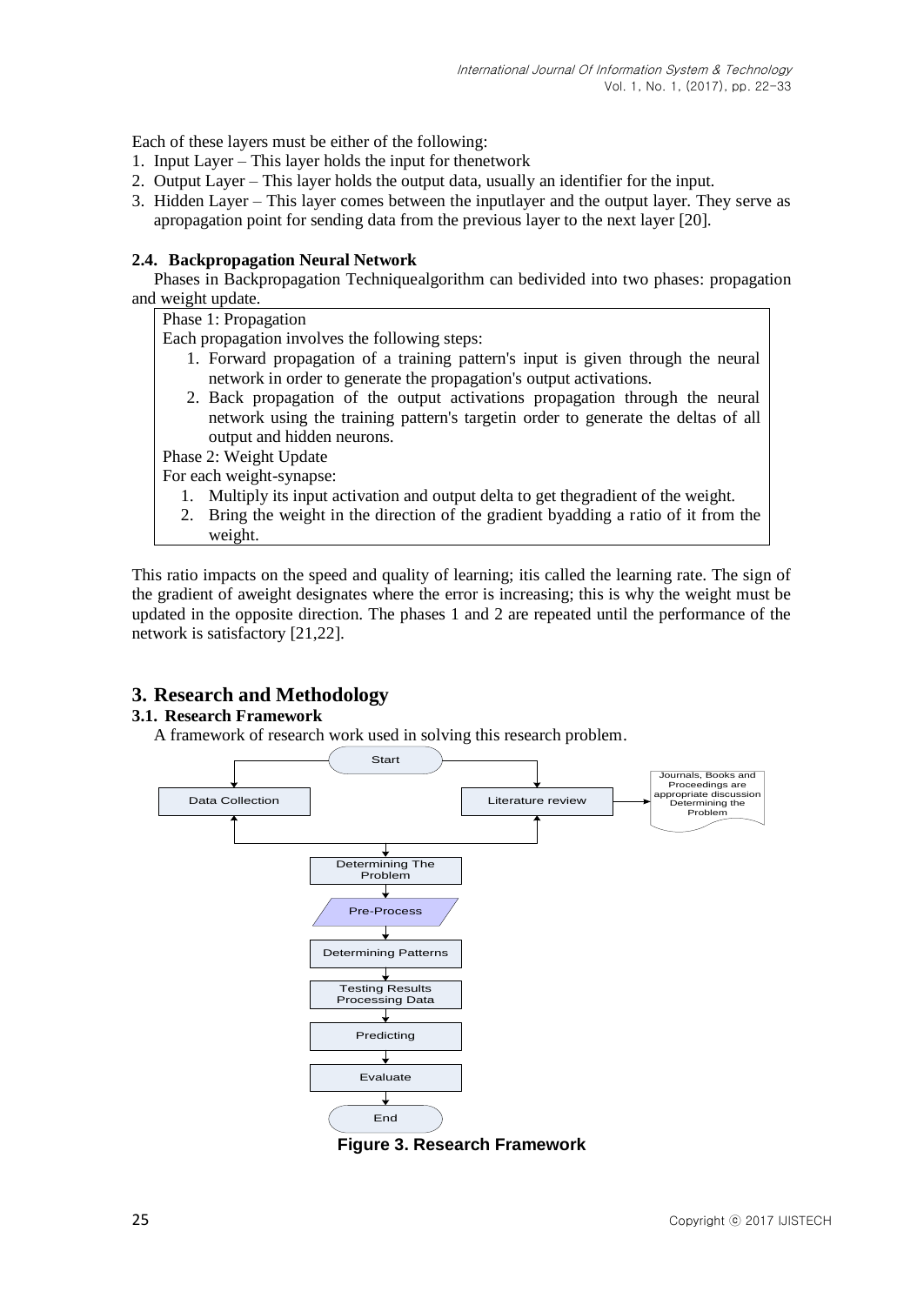Based on the framework in the picture above, each step can be described as follows :

- 1. Collecting Data At this stage, the data is obtained from the Official Gazette (BRS) which is routinely published monthly by the Central Bureau of Statistics (BPS) Riau.
- 2. Library Studies

Literature study is the first step in this research, this literature study was conducted to complement the basic knowledge and theories used in this study.

3. Identifying Problems

In the identification phase of this problem, done after all the data is met then obtained the appropriate dataset to be done in the process of conversion process data obtained in accordance with the specified weight

4. Preprocess

Stages done is to make changes to some data types on dataset attributes with the aim to facilitate understanding of the contents of the record, also do the selection by considering the consistency of data, missing value and redundant on the data.

- 5. Determining the Model The results of this stage are some models of artificial neural network with Backpropagation method to determine the pattern
- 6. Testing Results Data Processing

After the process of determining the model is completed, then performed the test phase against the results of data processing using Matlab Software R2011b (7.13)

7. Predicting

Prediction is done to compare the number with Neural Network model with the most accurate Backpropagation method.

8. Evaluate the End

Evaluate the end done to find out whether the testing of data processing results as expected*.*

#### **3.2. Data Used**

The data used in this research is the Component Data of Human Development Index (HDI) by Regency / City of 2015 which is sourced from BPS-National Socio-Economic Survey 2015 North Sumatera based on new calculation

### **Table 1. Data Component of Human Development Index (HDI) by Regency / City Year 2015**

| No             | Regency / City       | Life<br>Expectancy<br>(year) | Old School<br>Expectations<br>(% ) | Average<br>school<br>length<br>(years) | Real per<br>capita<br>expenditure<br>(000 Rp.) | <b>HDI</b> |
|----------------|----------------------|------------------------------|------------------------------------|----------------------------------------|------------------------------------------------|------------|
| 1              | $01.$ N i a s        | 68,97                        | 11,77                              | 4,76                                   | 6 2 3 4                                        | 58,85      |
| $\overline{2}$ | 02. Mandailing Natal | 61,58                        | 12,77                              | 7,63                                   | 9 0 9 6                                        | 63,99      |
| 3              | 03. Tapanuli Selatan | 63,74                        | 13,06                              | 8,27                                   | 10 623                                         | 67,63      |
| $\overline{4}$ | 04. Tapanuli Tengah  | 66,59                        | 12,40                              | 8,02                                   | 9 5 5 5                                        | 67,06      |
| 5              | 05. Tapanuli Utara   | 67,55                        | 13,19                              | 9,31                                   | 11 079                                         | 71,32      |
| 6              | 06. Toba Samosir     | 69,14                        | 13,18                              | 10,08                                  | 11 535                                         | 73,40      |
| $\overline{7}$ | 07. Labuhanbatu      | 69,36                        | 12,57                              | 8,75                                   | 10 35 6                                        | 70,23      |
| 8              | 08. A s a h a n      | 67,37                        | 12,49                              | 8,32                                   | 10 067                                         | 68,40      |
| 9              | 09. Simalungun       | 70,34                        | 12,69                              | 8,80                                   | 10728                                          | 71,24      |
| 10             | 10. D a i r i        | 67,78                        | 12,80                              | 8,69                                   | 9708                                           | 69,00      |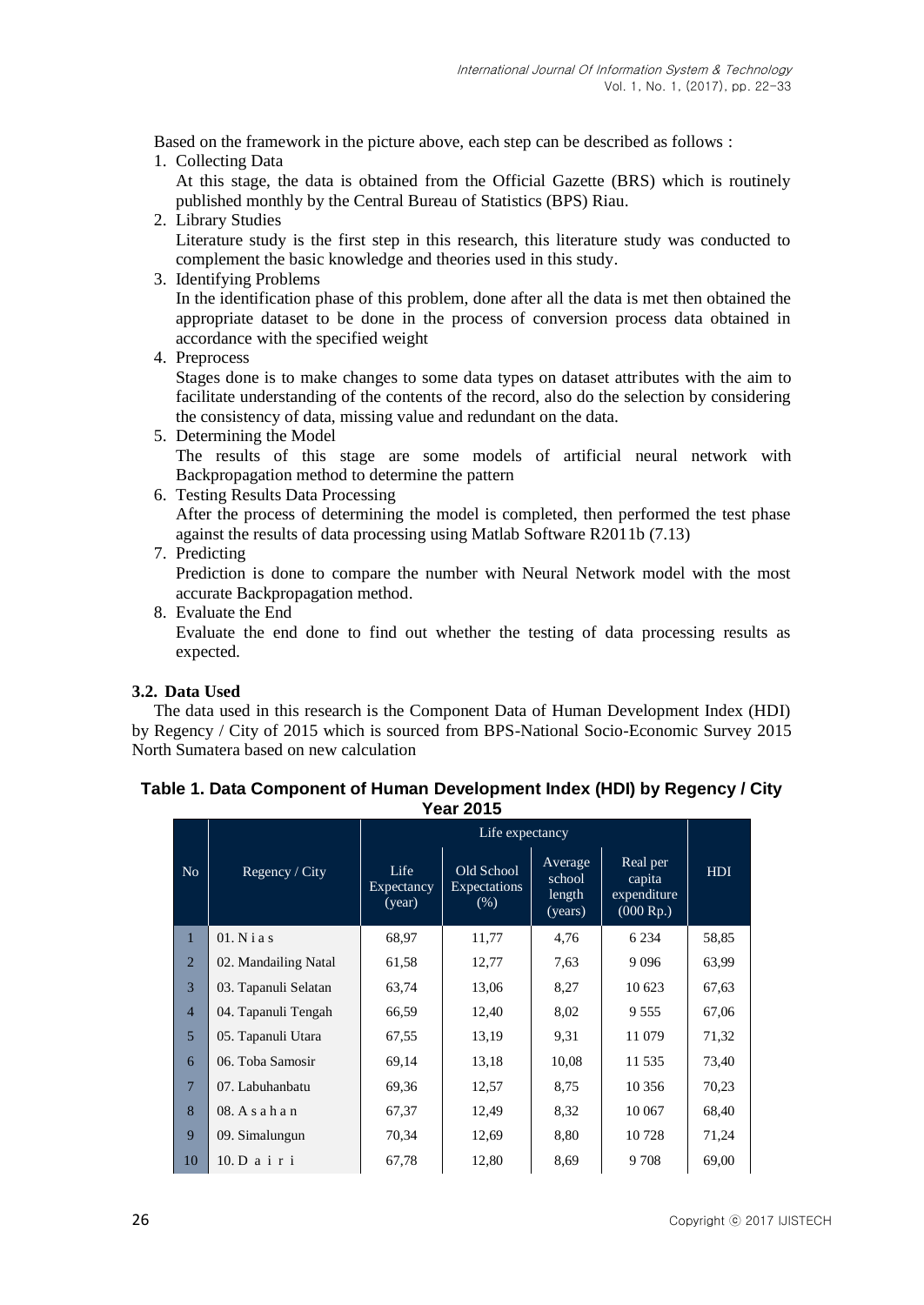|                                                                                                                                                                                                                                                                                                                                                                                                                                                                                                                                                                                                                                      |    |                            | Life expectancy              |                                    |                                        |                                                  |                |  |
|--------------------------------------------------------------------------------------------------------------------------------------------------------------------------------------------------------------------------------------------------------------------------------------------------------------------------------------------------------------------------------------------------------------------------------------------------------------------------------------------------------------------------------------------------------------------------------------------------------------------------------------|----|----------------------------|------------------------------|------------------------------------|----------------------------------------|--------------------------------------------------|----------------|--|
|                                                                                                                                                                                                                                                                                                                                                                                                                                                                                                                                                                                                                                      | No | Regency / City             | Life<br>Expectancy<br>(year) | Old School<br>Expectations<br>(% ) | Average<br>school<br>length<br>(years) | Real per<br>capita<br>expenditure<br>$(000$ Rp.) | <b>HDI</b>     |  |
|                                                                                                                                                                                                                                                                                                                                                                                                                                                                                                                                                                                                                                      | 11 | 11. K a r o                | 70,62                        | 12,22                              | 9,50                                   | 11 800                                           | 72,69          |  |
|                                                                                                                                                                                                                                                                                                                                                                                                                                                                                                                                                                                                                                      | 12 | 12. Deli Serdang           | 71,00                        | 12,52                              | 9,48                                   | 11 359                                           | 72,79          |  |
|                                                                                                                                                                                                                                                                                                                                                                                                                                                                                                                                                                                                                                      | 13 | 13. L a n g k a t          | 67,63                        | 12,70                              | 7,92                                   | 10 3 64                                          | 68,53          |  |
|                                                                                                                                                                                                                                                                                                                                                                                                                                                                                                                                                                                                                                      | 14 | 14. Nias Selatan           | 67,66                        | 11,96                              | 4,64                                   | 6454                                             | 58,74          |  |
|                                                                                                                                                                                                                                                                                                                                                                                                                                                                                                                                                                                                                                      | 15 | 15. Humbang<br>Hasundutan  | 68,10                        | 13,15                              | 8,90                                   | 6889                                             | 66,03          |  |
|                                                                                                                                                                                                                                                                                                                                                                                                                                                                                                                                                                                                                                      | 16 | 16. Pakpak Bharat          | 64,85                        | 13,80                              | 8,45                                   | 7496                                             | 65,53          |  |
|                                                                                                                                                                                                                                                                                                                                                                                                                                                                                                                                                                                                                                      | 17 | 17. Samosir                | 70,26                        | 13,41                              | 8,84                                   | 7698                                             | 68,43          |  |
|                                                                                                                                                                                                                                                                                                                                                                                                                                                                                                                                                                                                                                      | 18 | 18. Serdang Bedagai        | 67,47                        | 12,31                              | 8,08                                   | 10 110                                           | 68,01          |  |
|                                                                                                                                                                                                                                                                                                                                                                                                                                                                                                                                                                                                                                      | 19 | 19. Batu Bara              | 65,80                        | 11,96                              | 7,74                                   | 9692                                             | 66,02          |  |
|                                                                                                                                                                                                                                                                                                                                                                                                                                                                                                                                                                                                                                      | 20 | 20. Padang Lawas<br>Utara  | 66,50                        | 11,87                              | 8,91                                   | 9 3 6 3                                          | 67,35          |  |
|                                                                                                                                                                                                                                                                                                                                                                                                                                                                                                                                                                                                                                      | 21 | 21. Padang Lawas           | 66,31                        | 12,91                              | 8,40                                   | 7955                                             | 65,99          |  |
|                                                                                                                                                                                                                                                                                                                                                                                                                                                                                                                                                                                                                                      | 22 | 22. Labuhanbatu<br>Selatan | 68,09                        | 12,73                              | 8,68                                   | 10 3 19                                          | 69,67          |  |
|                                                                                                                                                                                                                                                                                                                                                                                                                                                                                                                                                                                                                                      | 23 | 23. Labuhanbatu Utara      | 68,70                        | 12,12                              | 8,31                                   | 11 201                                           | 69,69          |  |
|                                                                                                                                                                                                                                                                                                                                                                                                                                                                                                                                                                                                                                      | 24 | 24. Nias Utara             | 68,59                        | 12,40                              | 6,06                                   | 5 6 27                                           | 59,88          |  |
|                                                                                                                                                                                                                                                                                                                                                                                                                                                                                                                                                                                                                                      | 25 | 25. Nias Barat             | 67,94                        | 12,33                              | 5,74                                   | 5 207                                            | 58,25          |  |
|                                                                                                                                                                                                                                                                                                                                                                                                                                                                                                                                                                                                                                      | 26 | 71. Sibolga                | 67,70                        | 13,10                              | 9,85                                   | 10 765                                           | 71,64          |  |
|                                                                                                                                                                                                                                                                                                                                                                                                                                                                                                                                                                                                                                      | 27 | 72. Tanjungbalai           | 61,90                        | 12,40                              | 9,12                                   | 10 3 26                                          | 66,74          |  |
|                                                                                                                                                                                                                                                                                                                                                                                                                                                                                                                                                                                                                                      | 28 | 73. Pematangsiantar        | 72,29                        | 13,99                              | 10,73                                  | 11 388                                           | 76,34          |  |
|                                                                                                                                                                                                                                                                                                                                                                                                                                                                                                                                                                                                                                      | 29 | 74. Tebing Tinggi          | 70,14                        | 12,23                              | 10,06                                  | 11 393                                           | 72,81          |  |
|                                                                                                                                                                                                                                                                                                                                                                                                                                                                                                                                                                                                                                      | 30 | 75. M e d a n              | 72,28                        | 13,97                              | 11,00                                  | 14 191                                           | 78,87          |  |
|                                                                                                                                                                                                                                                                                                                                                                                                                                                                                                                                                                                                                                      | 31 | 76. B i n j a i            | 71,59                        | 13,56                              | 10,28                                  | 10 098                                           | 73,81          |  |
|                                                                                                                                                                                                                                                                                                                                                                                                                                                                                                                                                                                                                                      | 32 | 77. Padangsidimpuan        | 68,32                        | 14,48                              | 10,47                                  | 9668                                             | 72,80          |  |
| Source: BPS-National Socio-Economic Survey,<br>eterangan:<br>om table 1 it is explained that input data (enter) consists of 4 variables, among others :<br>$X_1$ = Life expectancy (year)<br>$X_2 = Old school expectations$ (%)<br>$X_3$ = Average school length (years)<br>$X_4$ = Real expenditure per capita (000. Rp)<br>$Target = HDI$<br>ata No. 1 through 16 will be used as training data. While data No. 17 to 32 will serve as<br>sting.<br>3. Data Normalization<br>Before being processed, the data is normalized first by using the Sigmoid func<br>presented by the equation (1).<br>$y = \frac{0.8(x-a)}{b-a} + 0.1$ |    |                            |                              |                                    |                                        |                                                  |                |  |
|                                                                                                                                                                                                                                                                                                                                                                                                                                                                                                                                                                                                                                      |    |                            |                              |                                    |                                        |                                                  | Copyright © 20 |  |

Source: BPS-National Socio-Economic Survey, 2015

Keterangan :

Data No. 1 through 16 will be used as training data. While data No. 17 to 32 will serve as data testing.

#### **3.3. Data Normalization**

Before being processed, the data is normalized first by using the Sigmoid function, represented by the equation (1).

$$
x' = \frac{0.8(x-a)}{b-a} + 0.1
$$

(1)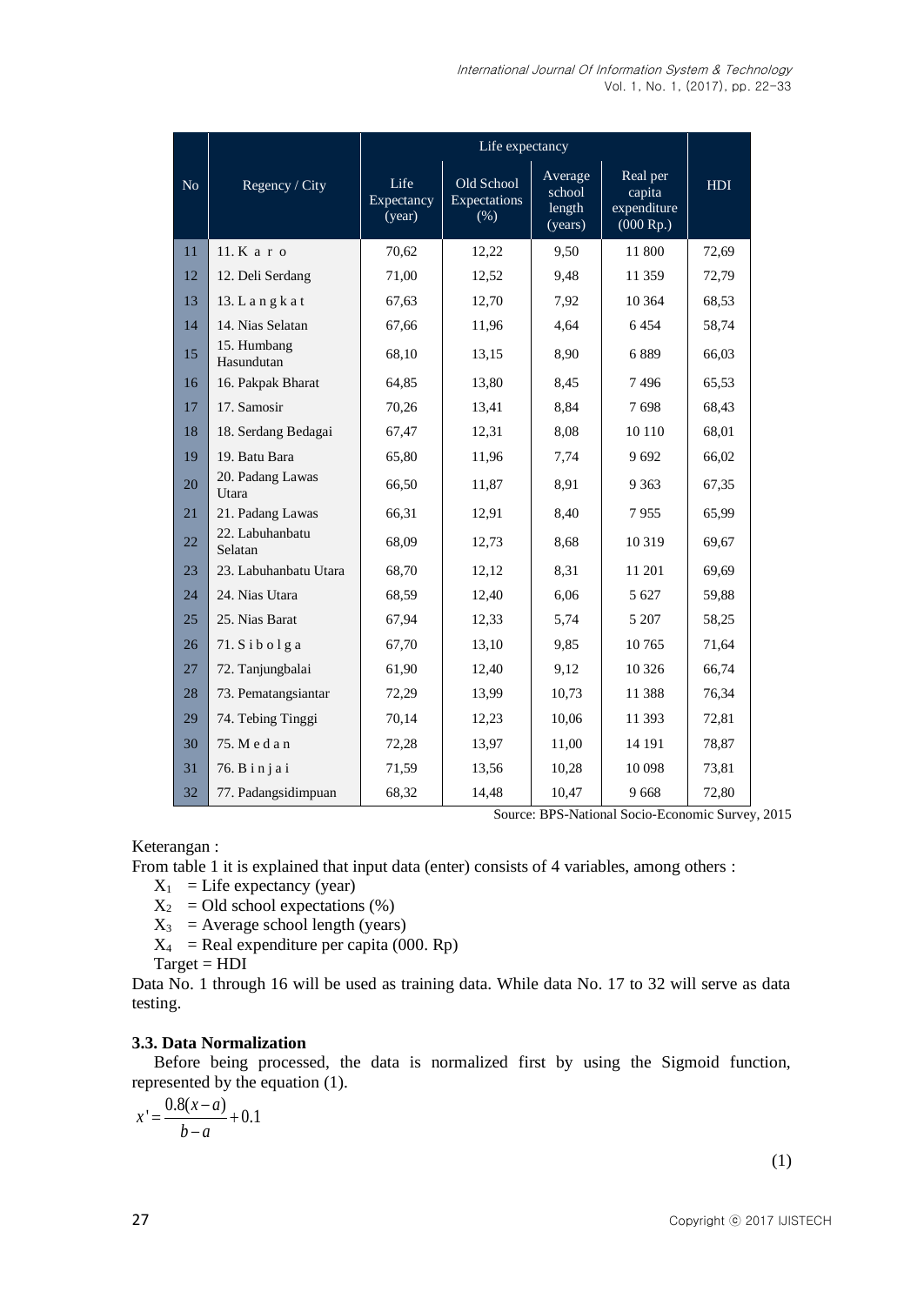|      | avic 2. Ficiliililai yhtäming Dala Beloie Normalization |       |       |          |               |  |  |  |  |
|------|---------------------------------------------------------|-------|-------|----------|---------------|--|--|--|--|
| Data | $X_1$                                                   | $X_2$ | $X_3$ | $X_4$    | <b>Target</b> |  |  |  |  |
| 1    | 68,97                                                   | 11,77 | 4,76  | 6234,00  | 58,85         |  |  |  |  |
| 2    | 61,58                                                   | 12,77 | 7,63  | 9096,00  | 63,99         |  |  |  |  |
| 3    | 63,74                                                   | 13,06 | 8,27  | 10623,00 | 67,63         |  |  |  |  |
| 4    | 66,59                                                   | 12,40 | 8,02  | 9555,00  | 67,06         |  |  |  |  |
| 5    | 67,55                                                   | 13,19 | 9,31  | 11079,00 | 71,32         |  |  |  |  |
| 6    | 69,14                                                   | 13,18 | 10,08 | 11535,00 | 73,40         |  |  |  |  |
| 7    | 69,36                                                   | 12,57 | 8,75  | 10356,00 | 70,23         |  |  |  |  |
| 8    | 67,37                                                   | 12,49 | 8,32  | 10067,00 | 68,40         |  |  |  |  |
| 9    | 70,34                                                   | 12,69 | 8,80  | 10728,00 | 71,24         |  |  |  |  |
| 10   | 67,78                                                   | 12,80 | 8,69  | 9708,00  | 69,00         |  |  |  |  |
| 11   | 70,62                                                   | 12,22 | 9,50  | 11800,00 | 72,69         |  |  |  |  |
| 12   | 71,00                                                   | 12,52 | 9,48  | 11359,00 | 72,79         |  |  |  |  |
| 13   | 67,63                                                   | 12,70 | 7,92  | 10364,00 | 68,53         |  |  |  |  |
| 14   | 67,66                                                   | 11,96 | 4,64  | 6454,00  | 58,74         |  |  |  |  |
| 15   | 68,10                                                   | 13,15 | 8,90  | 6889,00  | 66,03         |  |  |  |  |
| 16   | 64,85                                                   | 13,80 | 8,45  | 7496,00  | 65,53         |  |  |  |  |

## **3.3.1. Normalization of Data Training**

# **Table 2. Preliminary Training Data Before Normalization**

Information :

- a. Training data is taken from table 1, ie data number 1 through number 16 based on life expectancy (X1), school life expectancy (X2), average school length (X3) and real expenditure per capita (X4). While Target based on the value of HDI.
- b. The maximum value (b) of the table 2 dataset is 11800.00. The minimum value (a) is 4.64.

| Data | X1       | X <sub>2</sub> | X3       | <b>X4</b> | <b>Target</b> |
|------|----------|----------------|----------|-----------|---------------|
| 1    | 0,104363 | 0,100484       | 0,100008 | 0,522496  | 0,103677      |
| 2    | 0,103862 | 0,100551       | 0,100203 | 0,716606  | 0,104025      |
| 3    | 0,104008 | 0,100571       | 0,100246 | 0,820172  | 0,104272      |
| 4    | 0,104202 | 0,100526       | 0,100229 | 0,747737  | 0,104234      |
| 5    | 0,104267 | 0,100580       | 0,100317 | 0,851099  | 0,104522      |
| 6    | 0,104375 | 0,100579       | 0,100369 | 0,882027  | 0,104664      |
| 7    | 0,104390 | 0,100538       | 0,100279 | 0,802063  | 0,104449      |
| 8    | 0,104255 | 0,100532       | 0,100250 | 0,782462  | 0,104324      |
| 9    | 0,104456 | 0,100546       | 0,100282 | 0,827293  | 0,104517      |
| 10   | 0,104282 | 0,100553       | 0,100275 | 0,758114  | 0,104365      |
| 11   | 0,104475 | 0,100514       | 0,100330 | 0,900000  | 0,104615      |
| 12   | 0,104501 | 0,100534       | 0,100328 | 0,870090  | 0,104622      |
| 13   | 0,104272 | 0,100547       | 0,100222 | 0,802606  | 0,104333      |
| 14   | 0,104274 | 0,100496       | 0,100000 | 0,537417  | 0,103669      |
| 15   | 0,104304 | 0,100577       | 0,100289 | 0,566920  | 0,104164      |
| 16   | 0,104084 | 0,100621       | 0,100258 | 0,608089  | 0,104130      |

**Table 3. Training Data After Normalization**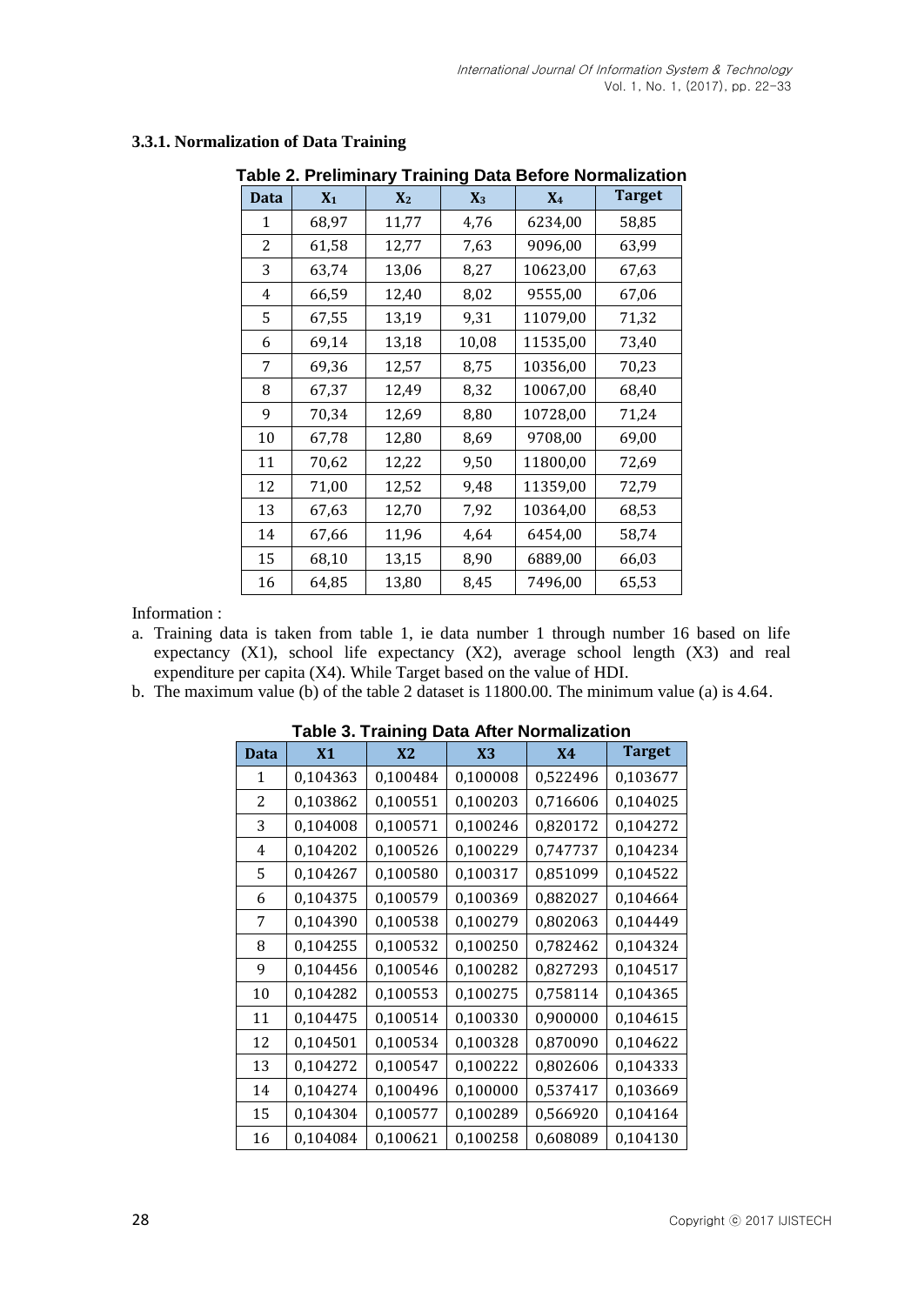Information :

a. By using sigmoid function based on table 2, it will get data normalization table 2 as follows :

$$
x' = \frac{0.8 (68.97 - 4.64)}{11800.00 - 4.64} + 0.1 = 0.104363
$$

b. Then will get result Normalisasi data  $X_1 = 0,104363$ . So on for all data, normalized by using the same function.

### **3.3.2. Normalization of Data Testing**

| <b>Data</b> | $X_1$ | X <sub>2</sub> | X3    | <b>X4</b> | <b>Target</b> |
|-------------|-------|----------------|-------|-----------|---------------|
| 17          | 70,26 | 13,41          | 8,84  | 7698,00   | 68,43         |
| 18          | 67,47 | 12,31          | 8,08  | 10110,00  | 68,01         |
| 19          | 65,80 | 11,96          | 7,74  | 9692,00   | 66,02         |
| 20          | 66,50 | 11,87          | 8,91  | 9363,00   | 67,35         |
| 21          | 66,31 | 12,91          | 8,40  | 7955,00   | 65,99         |
| 22          | 68,09 | 12,73          | 8,68  | 10319,00  | 69,67         |
| 23          | 68,70 | 12,12          | 8,31  | 11201,00  | 69,69         |
| 24          | 68,59 | 12,40          | 6,06  | 5627,00   | 59,88         |
| 25          | 67,94 | 12,33          | 5,74  | 5207,00   | 58,25         |
| 26          | 67,70 | 13,10          | 9,85  | 10765,00  | 71,64         |
| 27          | 61,90 | 12,40          | 9,12  | 10326,00  | 66,74         |
| 28          | 72,29 | 13,99          | 10,73 | 11388,00  | 76,34         |
| 29          | 70,14 | 12,23          | 10,06 | 11393,00  | 72,81         |
| 30          | 72,28 | 13,97          | 11,00 | 14191,00  | 78,87         |
| 31          | 71,59 | 13,56          | 10,28 | 10098,00  | 73,81         |
| 32          | 68,32 | 14,48          | 10,47 | 9668,00   | 72,80         |

# **Table 4. Preliminary Testing Data Before Normalization**

Information:

- a. Data Testing is taken based on table 1, ie data number 17 to number 32 based on life expectancy  $(X_1)$ , school long expectation  $(X_2)$ , average school length  $(X_3)$  and real expenditure per capita  $(X_4)$ . While Target based on the value of HDI.
- b. The maximum value (b) of the table 2 dataset is 14191.00. The minimum value (a) is 5.74.

| <b>Data</b> | X1       | X2       | X3       | <b>X4</b> | <b>Target</b> |  |  |
|-------------|----------|----------|----------|-----------|---------------|--|--|
| 17          | 0,103639 | 0,100433 | 0,100175 | 0,533817  | 0,103536      |  |  |
| 18          | 0,103481 | 0,100371 | 0,100132 | 0,669846  | 0,103512      |  |  |
| 19          | 0,103387 | 0,100351 | 0,100113 | 0,646272  | 0,103400      |  |  |
| 20          | 0,103427 | 0,100346 | 0,100179 | 0,627717  | 0,103475      |  |  |
| 21          | 0,103416 | 0,100404 | 0,100150 | 0,548311  | 0,103398      |  |  |
| 22          | 0,103516 | 0,100394 | 0,100166 | 0,681632  | 0,103605      |  |  |
| 23          | 0,103551 | 0,100360 | 0,100145 | 0,731374  | 0,103607      |  |  |
| 24          | 0,103545 | 0,100376 | 0,100018 | 0,417020  | 0,103053      |  |  |
| 25          | 0,103508 | 0,100372 | 0,100000 | 0,393333  | 0,102961      |  |  |

**Table 5. Data Testing After Normalization**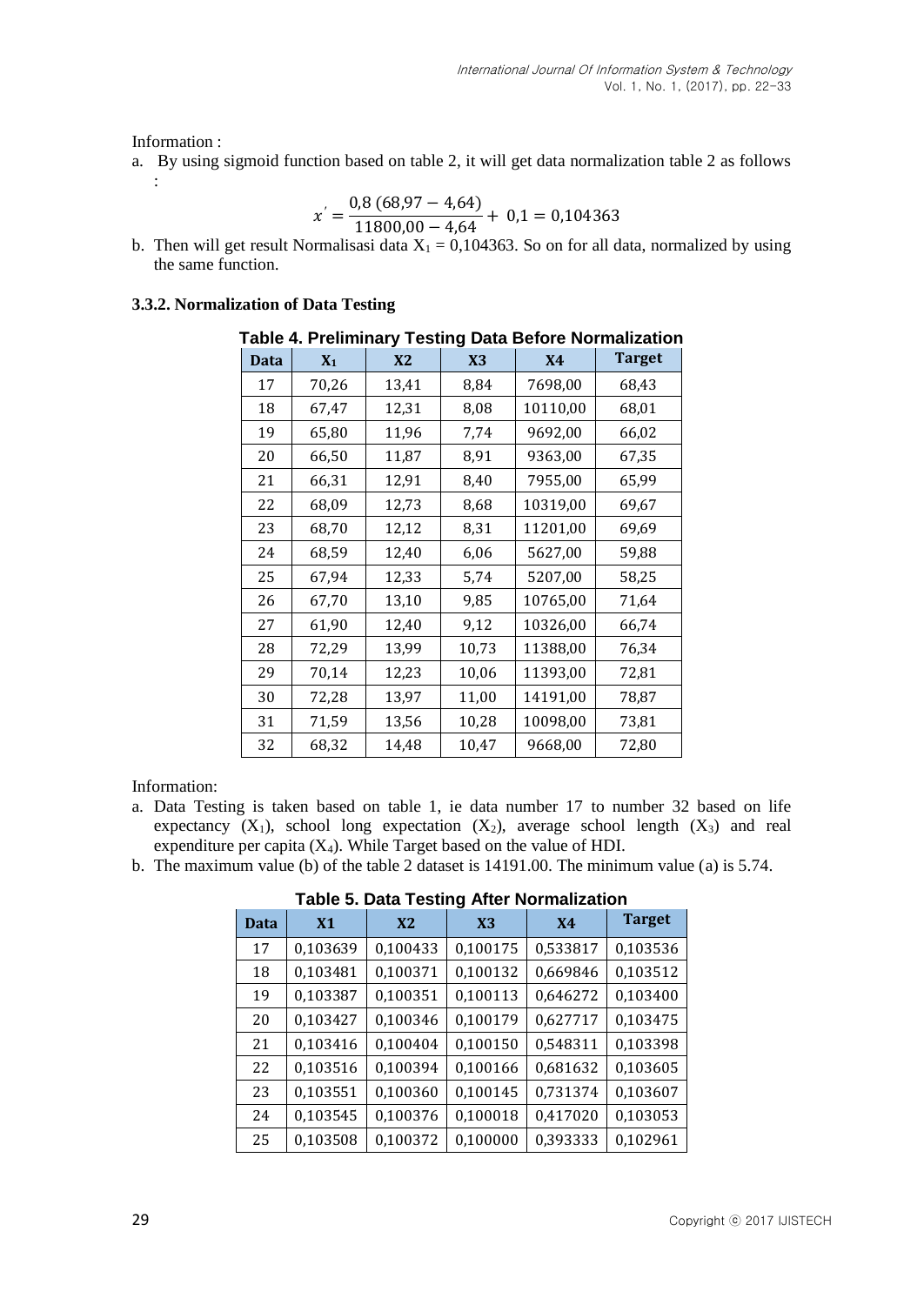| <b>Data</b> | X <sub>1</sub> | X <sub>2</sub> | X3       | <b>X4</b> | <b>Target</b> |
|-------------|----------------|----------------|----------|-----------|---------------|
| 26          | 0,103494       | 0,100415       | 0,100232 | 0,706785  | 0,103717      |
| 27          | 0,103167       | 0,100376       | 0,100191 | 0,682027  | 0,103440      |
| 28          | 0,103753       | 0,100465       | 0,100281 | 0,741920  | 0,103982      |
| 29          | 0,103632       | 0,100366       | 0,100244 | 0,742202  | 0,103783      |
| 30          | 0,103753       | 0,100464       | 0,100297 | 0,900000  | 0,104124      |
| 31          | 0,103714       | 0,100441       | 0,100256 | 0,669169  | 0,103839      |
| 32          | 0,103529       | 0,100493       | 0,100267 | 0,644918  | 0,103782      |

Information:

a. By using sigmoid function based on table 4, it will be obtained data normalization table 2 as follows :

$$
x' = \frac{0.8 (70.26 - 5.74)}{14191.00 - 5.74} + 0.1 = 0.103639
$$

b. Then will get result Normalization data X1 0,103639. So on for all data, normalized by using the same function.

### **4. Results and Discussion**

#### **4.1. Analysis**

Creating network architecture initialization is the most important thing in programming backpropagation with the Matlab application. The network architecture in this study uses 6 architectural models, among others: 4-5-1 (4 inputs, 5 hidden hidden neurons, 1 output), 4-10-1 (4 inputs, 10 hidden layer neurons, 1 output), 4 -5-10-1 (4 inputs, hidden layer using 5 neurons and 10 neurons, 1 output), 4-10-15-1 (4 inputs, hidden layer using 10 neurons and 15 neurons, 1 output), 4-10 -20-1 (4 inputs, hidden layer using 10 neurons and 20 neurons, 1 output), 4-15-20- 1 (4 inputs, hidden layer using 15 neurons and 20 neurons, 1 output). The activation function used is a bipolar sigmoid function (tansig). Minimum error 0.001-0.01 with maximum epoch 10000 and learning rate 0.01.

#### **4.2. Results**

Of the 6 models of network architecture used, the best architectural model is 4-10-20-1 with the accuracy rate reaching  $100\%$ .



**Figure 2. Results of Training Data 4-10-20-1**

Information:

Epoch that happened for 2126 iteration with 45 seconds duration.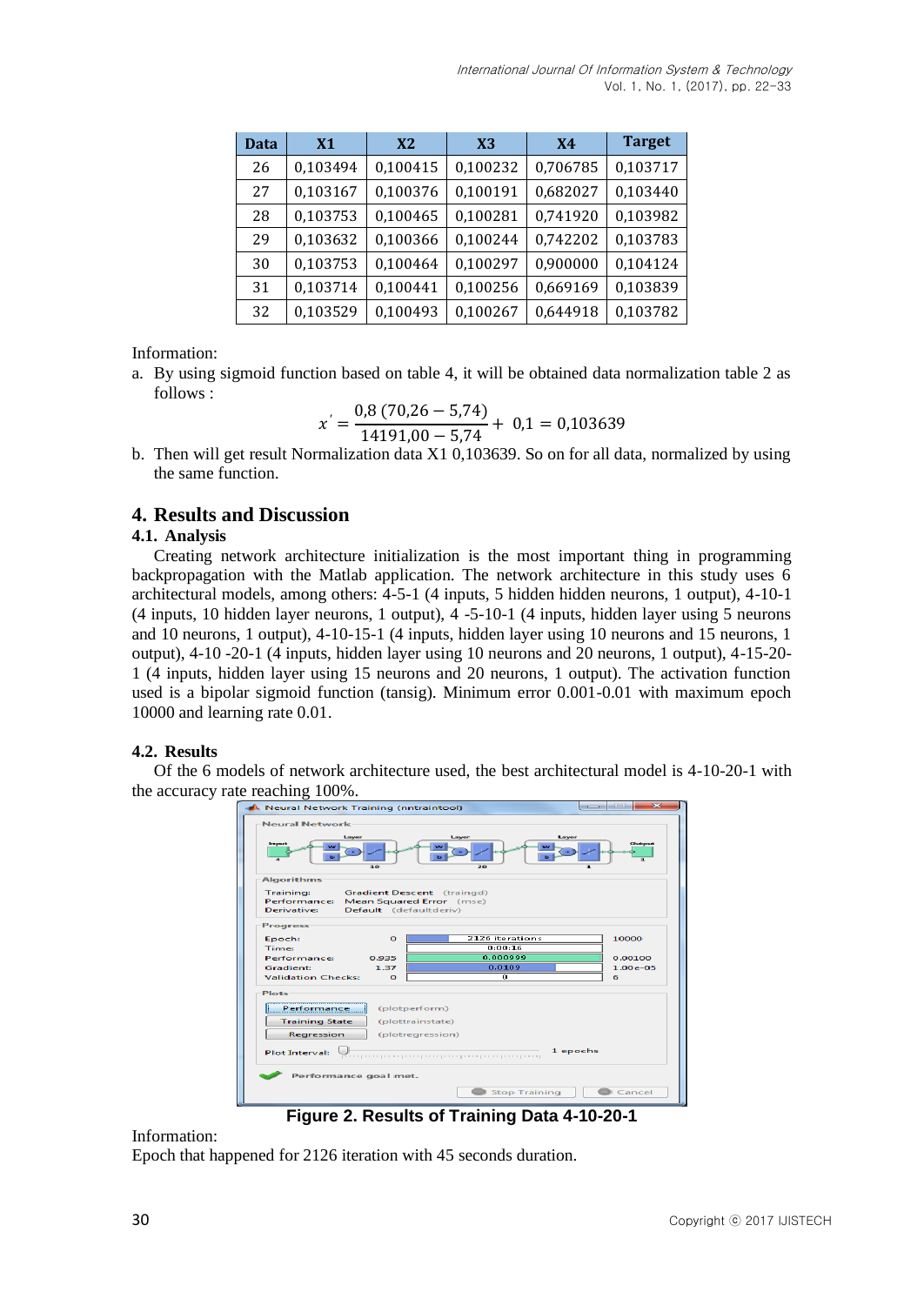| N <sub>0</sub> | Architecture      | <b>Training</b> |             |              | <b>Testing</b> |          |
|----------------|-------------------|-----------------|-------------|--------------|----------------|----------|
|                |                   | <b>Epoch</b>    | <b>Time</b> | <b>MSE</b>   | <b>MSE</b>     | Accuracy |
|                | $4 - 5 - 1$       | 2440            | 00:16       | 0,0010272921 | 0,2406947561   | $0\%$    |
| 2              | $4 - 10 - 1$      | 4199            | 00:26       | 0,0006399902 | 0,6233873936   | 0%       |
| 3              | $4 - 5 - 10 - 1$  | 891             | 00:06       | 0,0010891741 | 0,0112097187   | 69%      |
| 4              | $4 - 10 - 15 - 1$ | 2330            | 00:19       | 0,0011297433 | 0,0052151298   | 44%      |
| 5              | $4 - 10 - 20 - 1$ | 2126            | 00:16       | 0,0011757393 | 0,4250456613   | 100%     |
| 6              | $4 - 15 - 20 - 1$ | 1956            | 00:16       | 0,0013123777 | 0,0752453448   | 56%      |

**Table 6. Data Training And Testing Backpropagation**

# **5. Conclution**

Based on the description of the previous discussion results can be concluded that the best architectural model used is 4-10-20-1 with 100% accuracy rate. Thus, this model is good enough to be used to predict data.

## **References**

- [1] Khalid, Mohd Sazali, *et al*. "Teaching and Learning Using Computers: How Should We Tread on Its' Changing Technology?." *International Journal of Emerging Technologies in Learning* 9.5 (2014).
- [2] Chiroma, H., Abdulkareem, S., Abubakar, A.I. and Herawan, T., 2014. Kernel functions for the support vector machine: comparing performances on crude oil price data. In *Recent Advances on Soft Computing and Data Mining* (pp. 273-281). Springer International Publishing.
- [3] Hakim, R.F., Sari, E.N. and Herawan, T., 2014. Soft Solution of Soft Set Theory for Recommendation in Decision Making. In *Recent Advances on Soft Computing and Data Mining* (pp. 313-324). Springer International Publishing.
- [4] Lasisi, A., Ghazali, R. and Herawan, T., 2014. Comparative performance analysis of negative selection algorithm with immune and classification algorithms. In *Recent Advances on Soft Computing and Data Mining* (pp. 441-452). Springer International Publishing.
- [5] Handaga, B., Herawan, T. and Deris, M.M., 2012. FSSC: An Algorithm for Classifying Numerical Data Using Fuzzy Soft Set Theory. *International Journal of Fuzzy System Applications (IJFSA)*, *2*(4), pp.29-46.
- [6] Herawan, T., Abdullah, Z., Chiroma, H., Sari, E.N., Ghazali, R. and Nawi, N.M., 2014, September. Cauchy criterion for the Henstock-Kurzweil integrability of fuzzy numbervalued functions. In *Advances in Computing, Communications and Informatics (ICACCI, 2014 International Conference on* (pp. 1329-1333). IEEE.
- [7] Ma, X., Qin, H., Sulaiman, N., Herawan, T. and Abawajy, J.H., 2014. The parameter reduction of the interval-valued fuzzy soft sets and its related algorithms. *IEEE Transactions on Fuzzy Systems*, *22*(1), pp.57-71.
- [8] Yanto, I.T.R., Ismail, M.A. and Herawan, T., 2016. A modified Fuzzy k-Partition based on indiscernibility relation for categorical data clustering. *Engineering Applications of Artificial Intelligence*, *53*, pp.41-52.
- [9] Abubakar, A.I., Zeki, A., Chiroma, H. and Herawan, T., 2014. Investigating Rendering Speed and Download Rate of Three-Dimension (3D) Mobile Map Intended for Navigation Aid Using Genetic Algorithm. In *Recent Advances on Soft Computing and Data Mining* (pp. 261-271). Springer International Publishing.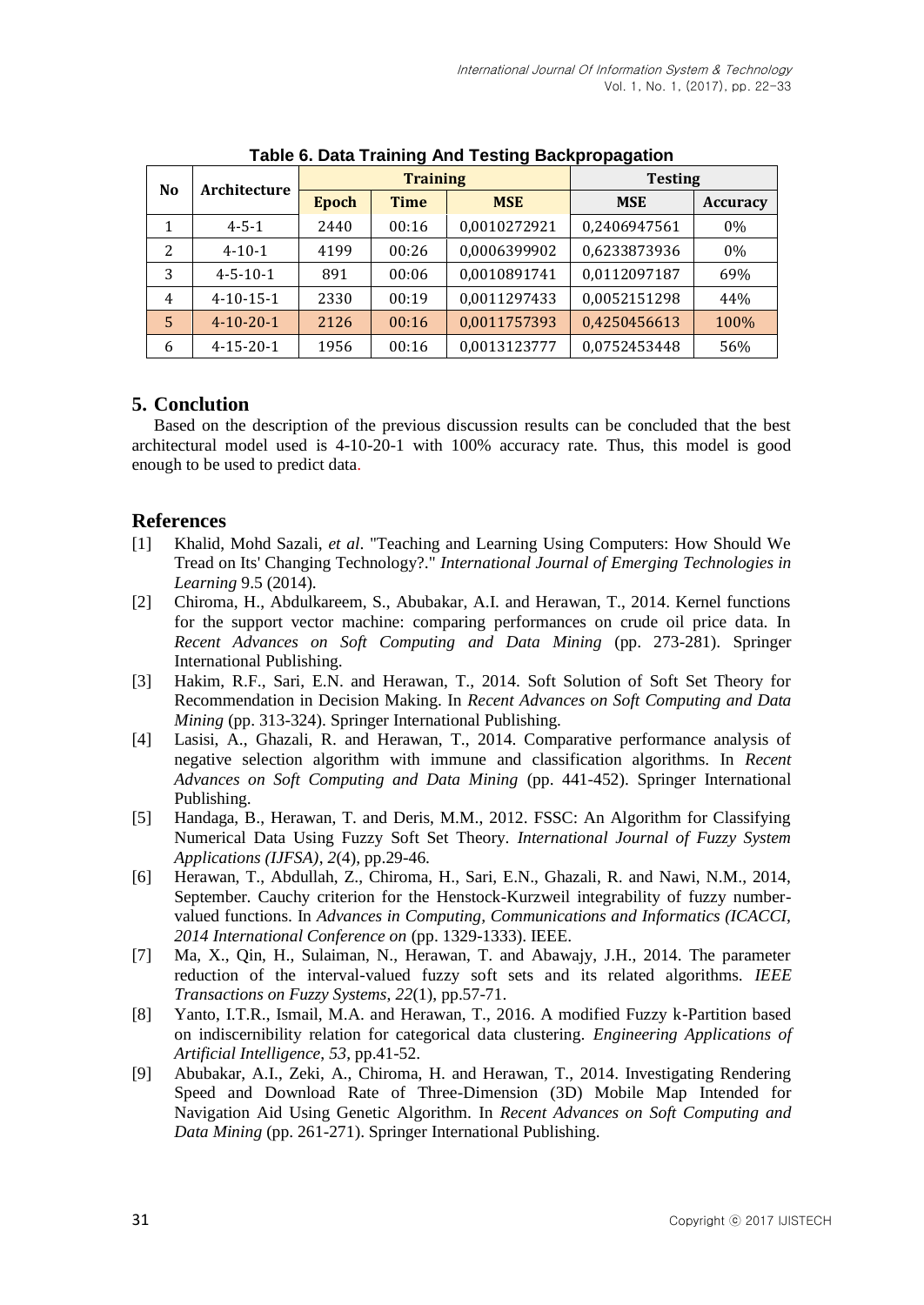- [10] Qin, H., Ma, X., Herawan, T. and Zain, J.M., 2012, May. An improved genetic clustering algorithm for categorical data. In *Pacific-Asia Conference on Knowledge Discovery and Data Mining* (pp. 100-111). Springer Berlin Heidelberg.
- [11] Shah, H., Ghazali, R., Nawi, N.M., Deris, M.M. and Herawan, T., 2013. Global artificial bee colony-Levenberq-Marquardt (GABC-LM) algorithm for classification. *International Journal of Applied Evolutionary Computation (IJAEC)*, *4*(3), pp.58-74.
- [12] Castaño, B., Moreno, Á., Carbajo, M. and de Pedro, J., 2008. Artificial Intelligence and Bluetooth Techniques in a Multi-user M-learning Domain. *IJCSA*, *5*(1), pp.1-13.
- [13] Abubakar, A.I., Khan, A., Nawi, N.M., Rehman, M.Z., Wah, T.Y., Chiroma, H. and Herawan, T., 2016. Studying the Effect of Training Levenberg Marquardt Neural Network by Using Hybrid Meta-Heuristic Algorithms. *Journal of Computational and Theoretical Nanoscience*, *13*(1), pp.450-460.
- [14] Chiroma, H., Abdul-kareem, S., Ibrahim, U., Ahmad, I.G., Garba, A., Abubakar, A., Hamza, M.F. and Herawan, T., 2015. Malaria severity classification through Jordan-Elman neural network based on features extracted from thick blood smear. *Neural Network World*, *25*(5), p.565.
- [15] Husaini, N.A., Ghazali, R., Nawi, N.M., Ismail, L.H., Deris, M.M. and Herawan, T., 2014. Pi-Sigma Neural Network For A One-Step-Ahead Temperature Forecasting. *International Journal of Computational Intelligence and Applications*, *13*(04), p.1450023.
- [16] Nawi, N.M., Rehman, M.Z., Aziz, M.A., Herawan, T. and Abawajy, J.H., 2014, November. Neural network training by hybrid accelerated cuckoo particle swarm optimization algorithm. In *International Conference on Neural Information Processing* (pp. 237-244). Springer International Publishing.
- [17] Nawi, N.M., Rehman, M.Z., Aziz, M.A., Herawan, T. and Abawajy, J.H., 2014, November. An Accelerated Particle Swarm Optimization Based Levenberg Marquardt Back Propagation Algorithm. In *International Conference on Neural Information Processing* (pp. 245-253). Springer International Publishing.
- [18] Chiroma, H., Abdul-Kareem, S., Muaz, S.A., Khan, A., Sari, E.N. and Herawan, T., 2014, October. Neural Network Intelligent Learning Algorithm for Inter-related Energy Products Applications. In *International Conference in Swarm Intelligence* (pp. 284-293). Springer International Publishing.
- [19] Che, Z.G., Chiang, T.A. and Che, Z.H., 2011. Feed-forward neural networks training: A comparison between genetic algorithm and back-propagation learning algorithm. *International Journal of Innovative Computing, Information and Control*, *7*(10), pp.5839- 5850.
- [20] Choudhary, N.Y., Patil, M.R., Bhadade, U. and Chaudhari, B.M., 2013. Signature Recognition & Verification System Using Back Propagation Neural Network. *International Jorunal of IT, Engineering and Applied Sciences Research (IJIEASR)*, *2*(1), pp.1-8.
- [21] Baboo, S.S. and Shereef, I.K., 2010. An efficient weather forecasting system using artificial neural network. *International journal of environmental science and development*, *1*(4), p.321.
- [22] Sumijan, A. P. Windarto, A. Muhammad, and Budiharjo, "Implementation of Neural Networks in Predicting the Understanding Level of Students Subject," *Int. J. Softw. Eng. Its Appl.*, vol. 10, no. 10, pp. 189–204, 2016.